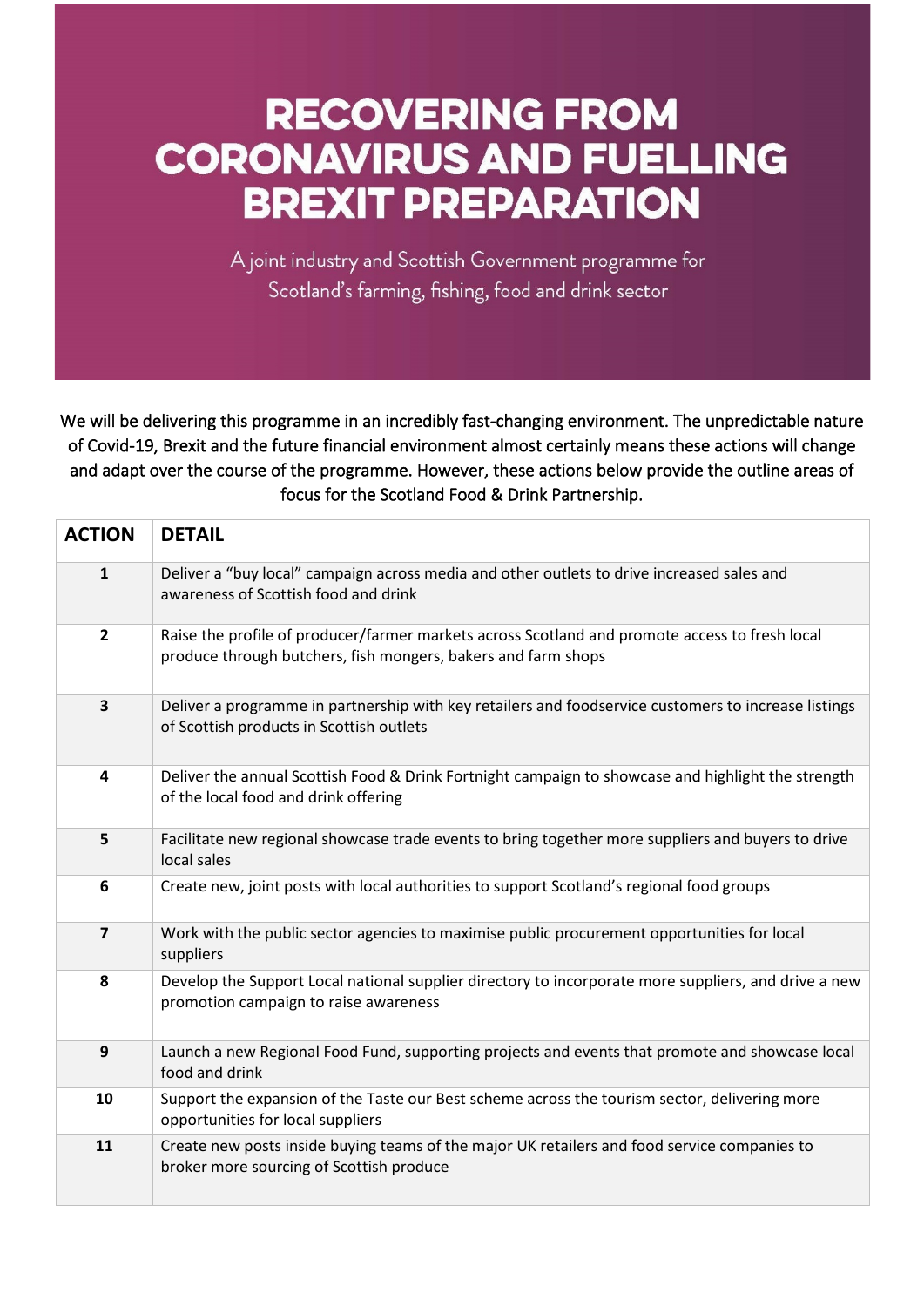| 12 | Scope an ecommerce support programme for food and drink businesses to enable them to develop<br>their ecommerce capabilities and digital skills                                          |
|----|------------------------------------------------------------------------------------------------------------------------------------------------------------------------------------------|
| 13 | Undertake and disseminate new consumer research to build business cases for growth of Scottish<br>sales and suppliers with the larger retailers and foodservice companies                |
| 14 | Facilitate a series of virtual meet the buyer events                                                                                                                                     |
| 15 | Develop sub-sectoral plans to respond to new market opportunities or market disruption, including<br>in the red meat and seafood sectors                                                 |
| 16 | Deliver new supplier development programmes with the major retailers and food service operators<br>to expand the number of Scottish suppliers and grow listings from Scotland to UK-wide |
| 17 | Partner with development chefs to help turn consumer insight into tangible new product ideas                                                                                             |
| 18 | Facilitate a new promotional campaign in the South East of England to target specific market<br>opportunities, including for markets such as venison                                     |
| 19 | Deliver a series of English regional showcasing events involving celebrity chefs, tastings and<br>introductions with buyers and suppliers                                                |
| 20 | Develop an influencer strategy for the UK market to help bolster our presence in market                                                                                                  |
| 21 | Develop a programme of events to target exhibitions through 2021                                                                                                                         |
| 22 | Undertake a detailed analysis on market opportunities and priority markets across the UK to support<br>producers, including small and artisan                                            |
| 23 | Develop a new re-entry programme for the foodservice sector to help suppliers recapture markets                                                                                          |
| 24 | Deliver a series of international trade events, including virtual meet the buyers                                                                                                        |
| 25 | Deliver a new Label Rouge salmon marketing campaign in France                                                                                                                            |
| 26 | Deliver a programme of in-market specialist webinars to understand the current market operating<br>environment and emerging opportunities                                                |
| 27 | Support new inwards missions of buyers to Scotland                                                                                                                                       |
| 28 | Deliver promotional campaigns in partnership with major customers in the US, Canada, Japan, China,<br>Europe, and Middle East                                                            |
| 29 | Build a farming and fishing international engagement programme, taking producers directly to meet<br>potential customers, with supply chain development support to exploit opportunities |
| 30 | Recruit a new agricultural export specialist, to identify specific export opportunities for agricultural<br>produce                                                                      |
| 31 | Scope development of new logistics routes from Scotland to key export markets, via air and sea<br>freight                                                                                |
| 32 | Establish a fund to support exporters' costs as they travel to markets to rebuild trade with their<br>international customers                                                            |
| 33 | Set up a new Brexit Advisory Service to provide direct support to businesses to help prepare for<br>Brexit and the future trading environment                                            |